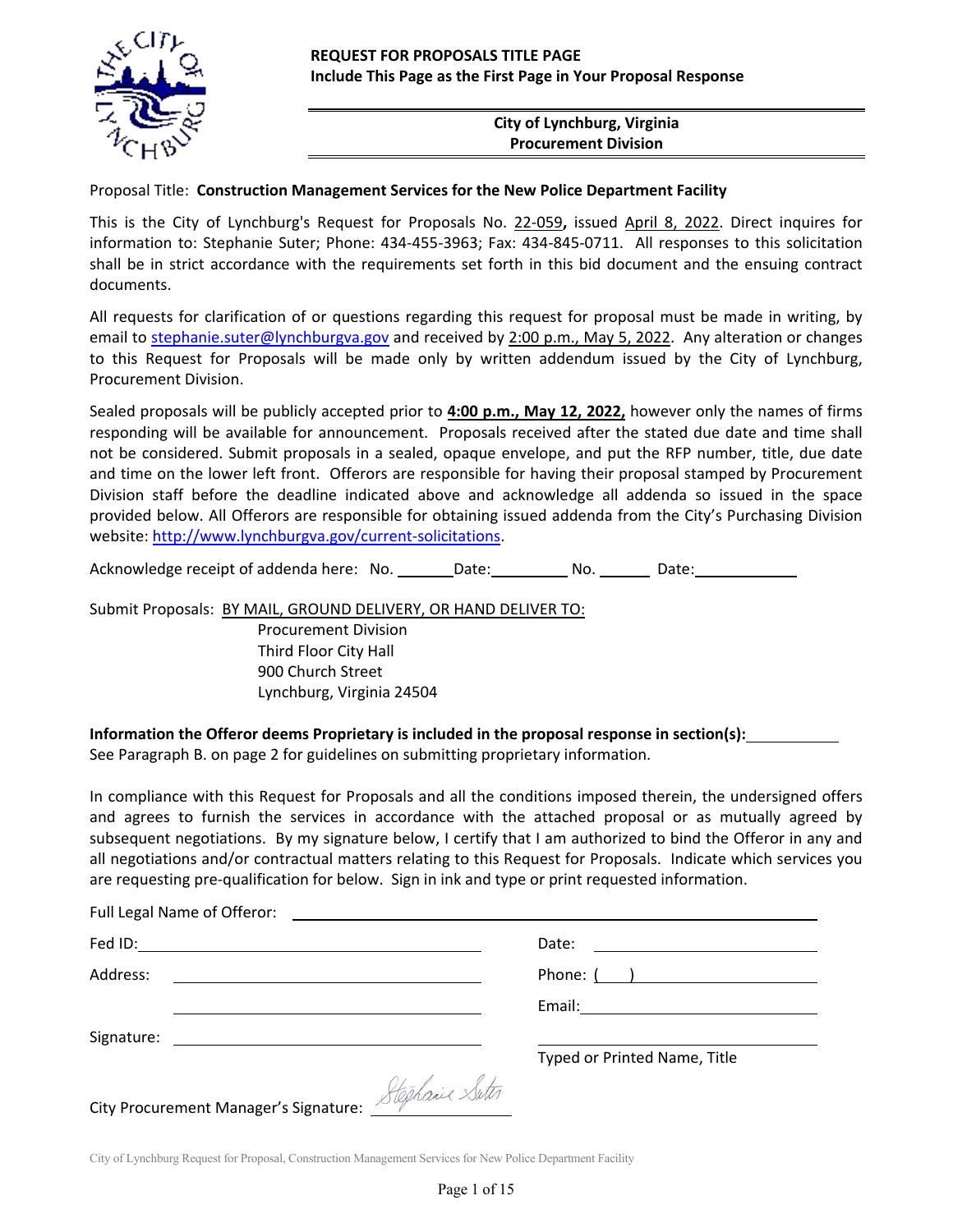### **1. SUBMISSION OF PROPOSALS**

- A. **An original (1), so marked, and (5) copies, so marked, for a total of (6)** of your proposal document are required. In addition, one (1) copy of proposal in an electronic format, preferably on CD, in Microsoft Word format or PDF file format must also accompany your proposal. The City will not assume responsibility for reproduction where an insufficient number of copies have been supplied. In any such case, the City will notify the Offeror of the deficiency and request that the appropriate number of copies be delivered within 24 hours. Failure to comply with this or other requirements of this Request for Proposal shall be grounds for the City to reject such proposals. Telegraphic or facsimile submission of proposals is not acceptable and any such proposals will not be considered. Nothing herein is intended to exclude any responsible Offeror or in any way restrain or restrict competition. All responsible Offerors are encouraged to submit proposals.
- B. Submission of Proprietary Information: Trade secrets or proprietary information submitted by an Offeror in connection with this procurement transaction shall not be subject to public disclosure under the Virginia Freedom of Information Act; however the Offeror must invoke the protection of this section prior to or upon submission of the data or the materials, and must identify the data or other materials to be protected and state the reason why protection is necessary (Section 2.2-4342F of the Code of Virginia). **Offerors shall submit, in a separate section of the proposal, any information considered proprietary and any copyrighted material and clearly identify the information as proprietary and/or copyrighted information. Offerors may not declare their entire proposal proprietary nor may they declare proposed pricing to be proprietary.**

 References may be made within the body of the proposal to proprietary information; however all information contained within the body of the proposal not in the separate section labeled proprietary shall be considered Public Information.

- C. Proposals having any erasures or corrections must be initialed by the Offeror in ink.
- D. The City reserves the right to accept or reject any or all proposals, to waive informalities, and to reissue any request for proposals and to award contracts to multiple Offerors. Any contract resulting from this Request for Proposal shall not be exclusive to the Successful firm. The City reserves the right to contract with firms not party to the resultant contract for similar work if it determines this to be in their best interest.
- E. By submitting a proposal response, the Offeror agrees that the proposal response will not be withdrawn for a period of 90 days following the due date for proposal responses.
- F. By submitting a proposal response, the Offeror certifies that it has not combined, conspired or agreed to intentionally rig, alter or otherwise manipulate, or to cause to be rigged, altered or otherwise manipulated its proposal response for the purpose of allocating purchases or sales to or among persons, raising or otherwise fixing the prices of the goods or services, or excluding other persons from dealing with the City.
- G. By submitting a proposal response, the Offeror certifies that its proposal is made without collusion or fraud and that it has not offered or received any kickbacks or inducements from any other Offeror, supplier, manufacturer or subcontracting firm in connection with its proposal; and that it has not conferred on any public employee having official responsibility for this procurement transaction any payment, loan, subscription, advance, deposit of money, services or anything of more than nominal value, present or promised.
- H. The City will not be responsible for any expense incurred by any Offeror in preparing and submitting a proposal response. All proposals submitted will become the property of the City.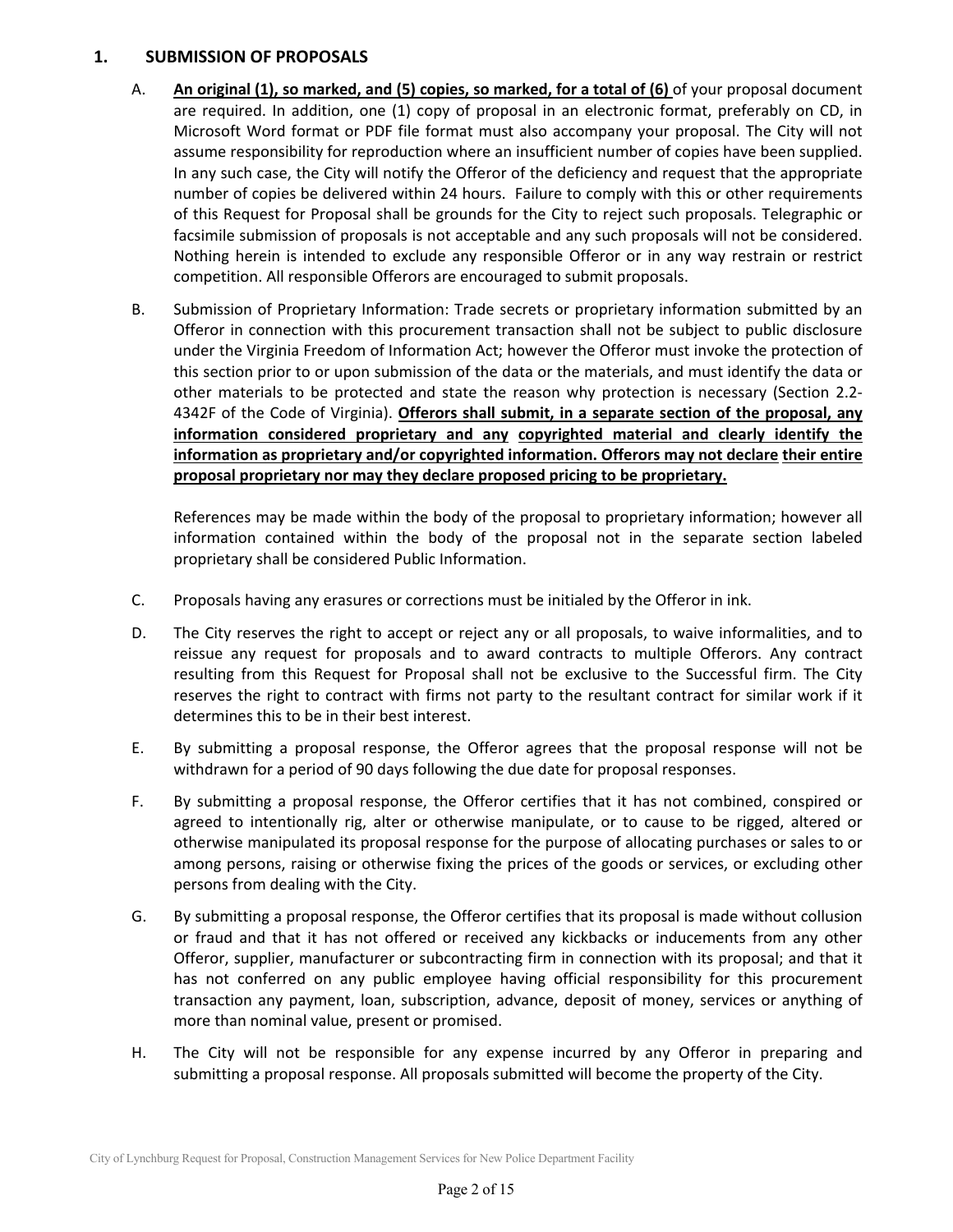## **2. PROJECT OVERVIEW**

### A. **Purpose**

The City of Lynchburg, Virginia is seeking proposals for the services of a qualified and experienced firm to provide owner's representative services for a new Police Department facility.

## B.  **Project Description**

The City of Lynchburg, Virginia is seeking proposals for the services of a qualified and experienced firm to provide owner's representative services for a new Police Department facility to be constructed as a design‐build project under a Public‐Private Education Facilities and Infrastructure Act (PPEA) comprehensive agreement. The design-build team will be referred to as the Developer in this document.

Currently, the Lynchburg Police Department (LPD) is spread out over several different facilities around the City. These facilities were originally constructed between 1900 and 1970. All of these facilities are too small for personnel and equipment, inadequate for the needs of the department and community, and in some cases not ADA accessible.

The new facility is currently at the conceptual design stage of the architectural design process and is expected to be a 2‐3 story 100,000 SF state of the art building with room for future expansion to house a modern Police Department. The new site for this facility has been selected and purchased and is approximately 7.7 acres in size.

Following final site selection, there will be a process of negotiation and procurement with a development partner, scheduling, costing, design, phasing, construction, moving, operationalizing, and close‐out.

This project is of the highest priority for the City, not only because of its size, cost, and complexity, but because of the critical nature of the services provided by LPD for the safety and security of our citizens. The quality and continuity of these services is of the utmost importance to the City. This project will have a high public profile and will directly impact how City safety services interacts with those whom they serve.

Therefore, the City is seeking an Owner's Representative to work with the City and provide experience and insight throughout the design and construction process to ensure a successful project.

Responsibilities of the selected firm or individual as Owner's Representative will involve participation in all aspects of project planning, design, and construction activities of the new facility with City Staff, LPD, the Developer, and other stakeholders. The Owner's Representative will be the City's principal agent and will be independent of all other project consultants.

Major project elements include but are not limited to: predevelopment activities that involve reviewing and commenting on planning, environmental considerations, cost estimating, cost allocation, site assembly activities; scheduling, oversight of the Developer during construction, project development activities that will involve final design and construction, and project close-out assistance.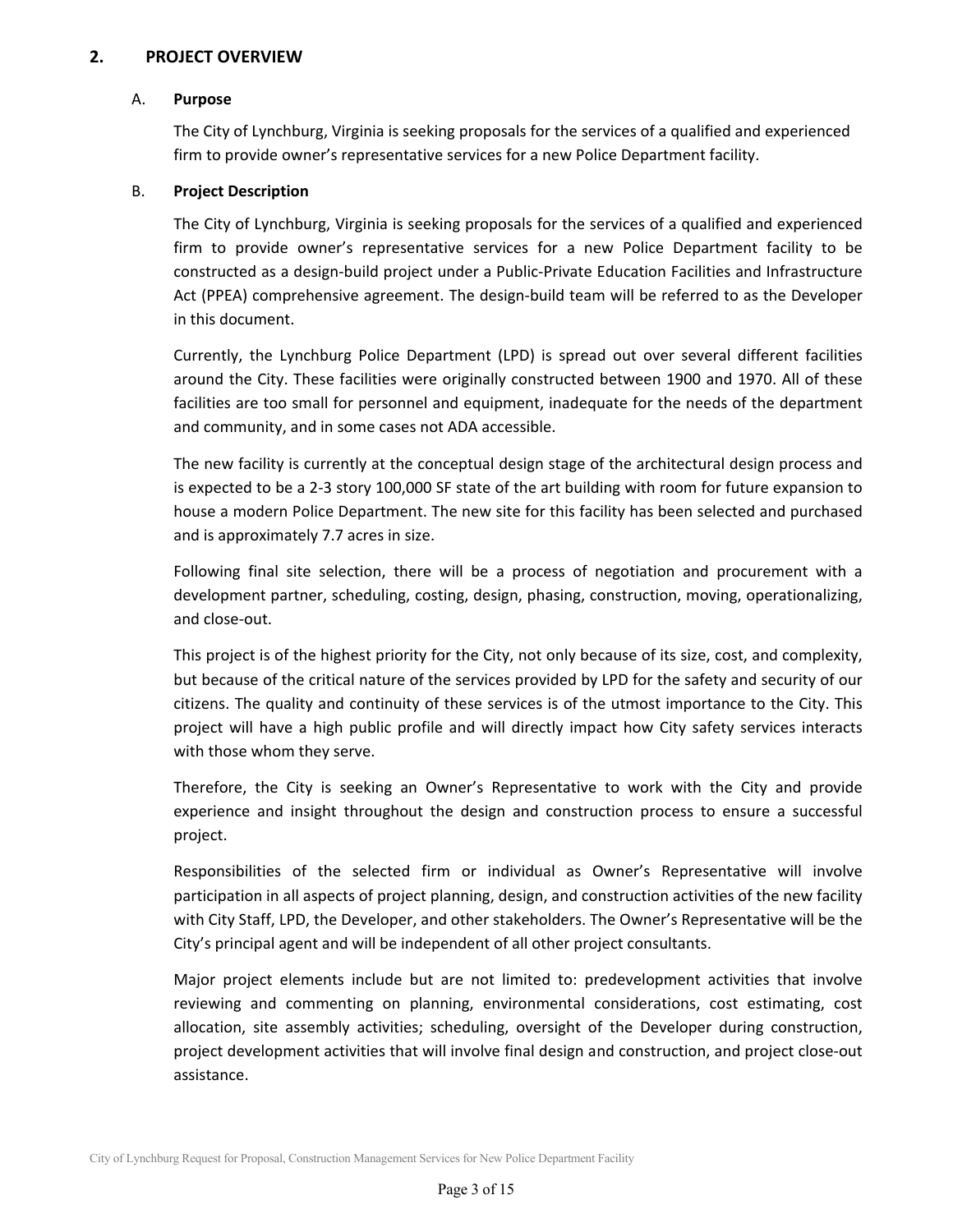## **3. SCOPE OF SERVICES**

The Owner's Representative will have the following primary responsibilities:

- A. Coordinate planning and project implementation activities as needed on behalf of the City.
- B. Provide critical objective analysis of project designs, bids and proposals and participate, as directed, in the selection of consultants/contractors.
- C. Ensure that building design and construction incorporates sound methodologies/components.
- D. Review any needs analysis, project objectives, preliminary budgets, and preliminary schedule as provided by the Developer. Ensure that the Developer follows through on providing information which may be necessary to complete the project design.
- E. Review the Developer's cost estimates at the completion of each major phase of the project (schematic design, design development, construction documents) and provide an opinion of probable costs.
- F. Any additional design input and review, cost and schedule control(s), logistical planning, construction observation.
- G. Maintain a Request for Information (RFI) and Change Order (CO) construction log, including but not limited to recording any occurrence of construction work that might result in a claim for change in Contract Sum or Contract Time. It is expected that the Owner's Representative will regularly be on‐ site during the construction phase of the project.
- H. Review and comment on the Developer's Project Management Plan (PMP) for the duration of the project. A timetable with milestones should be included in this PMP. It is expected that this document will be considered a "working document", subject to revision as conditions warrant and approved by the City. The Owner's Representative will be expected to monitor the milestones of the project, and ensure that milestones are met by the Developer and City contractors.
- I. Communicate with the appropriate public and private‐sector project representatives, as directed.
- J. Assist the City in maintaining and tracking project budgets and cost information.
- K. Attend Developer led progress meetings as necessary or directed.
- L. Gather, review, and maintain all project planning and development data and records.
- M. Prepare monthly reports, technical memorandums and written correspondence regarding project planning, development and progress matters, as necessary or directed.
- N. Implement procedures for the review and processing of applications by contractors and consultants for progress and final payments. Review contractor and consultant requests to ensure that all work being billed has been performed satisfactorily. Recommend payment or denial of payment to City.
- O. Project Closeout Services may include but not be limited to punch list, substantial completion certification, certificate of occupancy, moving co-ordination and set-up, final completion, project completion certification, record documents, O & M manuals, warranties, instructions, project acceptance recommendation, monitoring status and completion of the punch list items.
- P. Owner's Representative shall be available for assistance to the City in any project related litigation on a time and materials basis.
- Q. Coordinate with the Owner's design team on plan reviews and approvals. Provide review of proposed design drawings during Schematic Design, Design Development, and final construction documents, including evaluation of:
	- Constructability.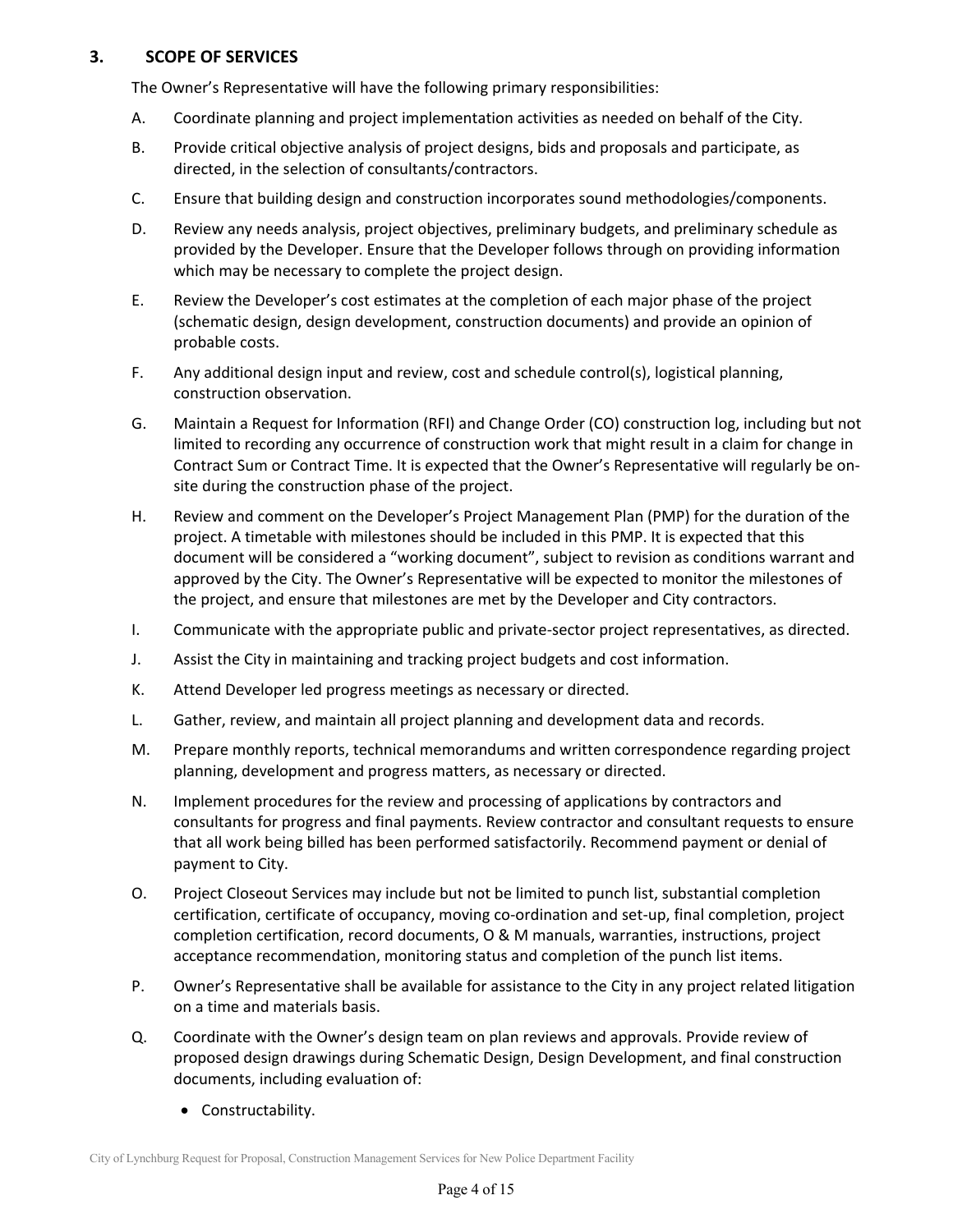- Conformance to program and Owner requirements.
- Conformance with cost and schedule.
- Phasing and staged moving.
- R. Cost Evaluation & Value Engineering
	- Review and validate Developer's proposed costs.
	- Review design and propose value engineering options.
	- Review and advise Owner regarding any proposed changes to costs during design and construction project phases.
- S. Review comprehensive agreement between Owner and Contractor to help ensure the responsibilities of each party and the services and deliverables provided are fair and reasonable, and that they are clearly and accurately defined.
- T. Construction Schedule Review
	- Review proposed construction schedule for completeness and feasibility.
	- Seek opportunities to accelerate schedule.
	- Monitor progress against schedule during design and construction.
	- Review and advise Owner regarding any proposed changes to schedule or any potential missed milestones.
- U. Construction Administration & Observation
	- Attend construction meetings.
	- Review contractor and developer applications for payment to confirm acceptable completion of the work. Catalog monthly applications in a Financial Status Report (FSR).
	- Provide periodic on-site construction observations to help ensure conformance with the construction documents.
	- Review critical submittals.
- V. Commissioning

Commissioning Process During Design & Bid Phase

- Conduct a commissioning kick-off meeting with the project team.
- Review the Owner's Project Requirements.
- Review the Basis of Design as prepared by the Design team.
- Attend meetings, design workshops, design reviews, and value engineering discussions during design. Participate in discussions relating to new technologies being evaluated to meet energy efficiency and sustainability requirements.
- Perform commissioning design review and conduct a design review meeting at each review. Verify the Basis of Design in regard to the Owner's Project Requirements.
	- a. Schematic Design
	- b. Design Development
	- c. 90% Construction Document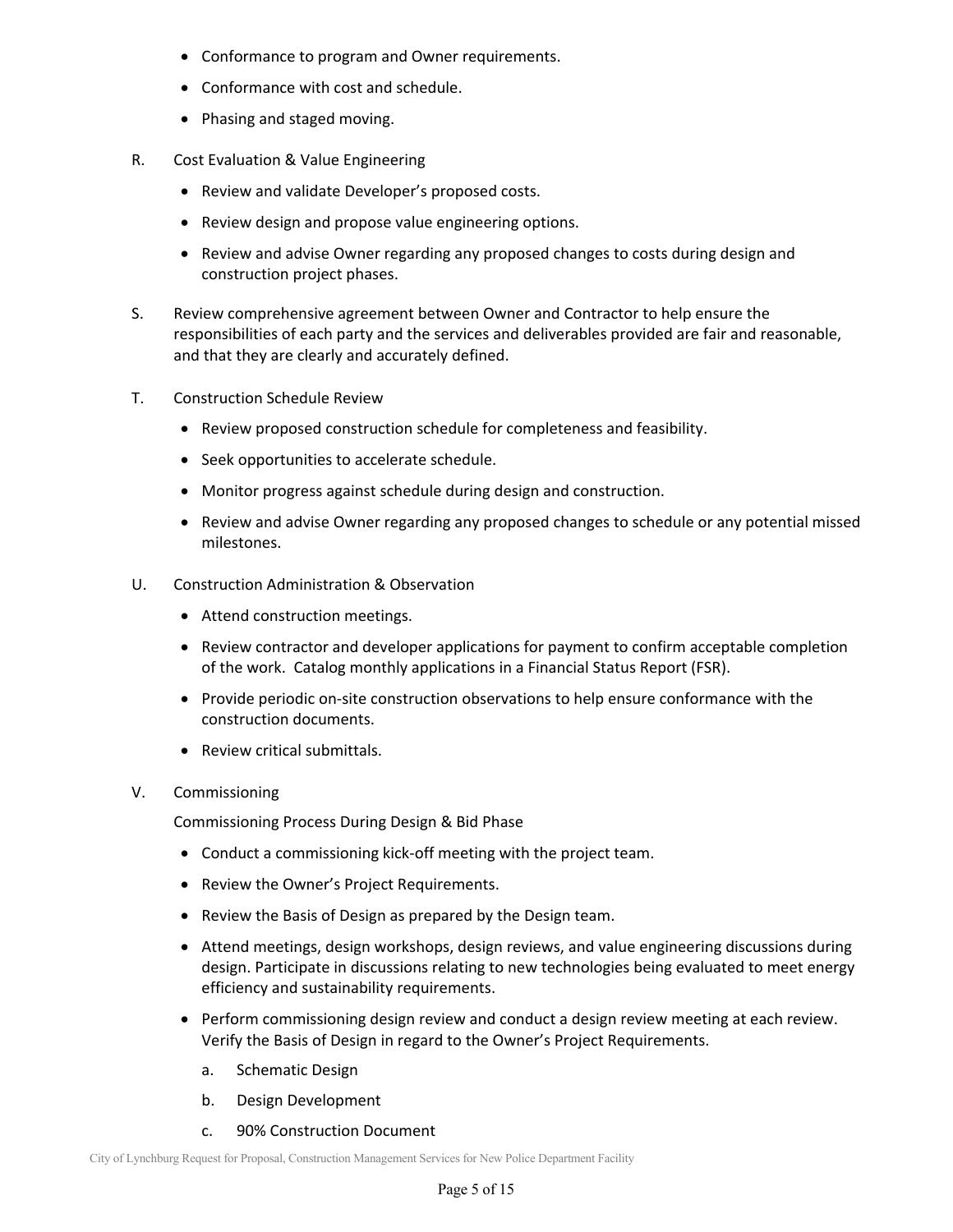- d. 100% Construction Document
	- Develop full commissioning specifications for all commissioned equipment. Coordinate this with the architect and engineers and integrate the commissioning specifications into the overall project specification package. The specifications shall follow the intent of ASHRAE Guideline 0‐2005 The Commissioning Process. The commissioning specification will include a detailed description of the responsibilities of all parties, details of the commissioning process, reporting and documentation requirements (including formats), alerts to coordination issues, deficiency resolution, construction checklist and startup requirements, and the functional testing process.
	- Develop a commissioning plan encompassing the design, construction, occupancy and operations phases.

Commissioning Process During the Construction Phase ‐ During the construction phase, the Commissioning Agent will coordinate and direct commissioning activities in a logical, sequential and efficient manner using consistent protocols, clear and regular communications and consultations with all necessary parties, frequently update timeline, schedules, and technical expertise. The commissioning process activities accomplished by the Commissioning Agent during the construction phase include:

- Update construction phase commissioning plan and integrate with overall schedule.
- Organize the commissioning process components and conduct a commissioning kickoff meeting where the commissioning process requirements are reviewed with the commissioning team.
- Review submittals concurrent with the design professional's review for compliance with the Owner's Project Requirements.
- Coordinate and lead an integrated controls meeting.
- With necessary assistance and review from the installing contractors, develop and write construction checklists. Submit to Owner for approval.
- Perform monthly site visits, as necessary, to observe component and system installations. Accomplish a statistical review of construction focusing on the owner's design intent and the quality process. Coordinate field visits to attend planning and jobsite meetings during the same visit to obtain information on construction progress.
- Review construction-meeting minutes for revisions/substitutions relating to the Owner's design intent. Assist in resolving any discrepancies. Document construction checklist completion by reviewing completed construction checklists and by selected site observation.
- Attend project meetings and conduct commissioning team, coordinated with project meetings, as necessary to plan, develop the scope, coordinate, schedule activities and resolve problems.
- Witness initial HVAC piping pressure test and flushing to be confident that proper procedures were followed. Include testing documentation in the commissioning record.
- Witness initial ductwork testing and cleaning to be confident that proper procedures were followed. Include documentation in the commissioning record.
- Review mock-ups and/or initial first piece installation.
- Document systems startup by reviewing start-up reports and by selected site observation.
- Verify air and water systems balancing by spot testing and by reviewing completed reports and by selected site observation.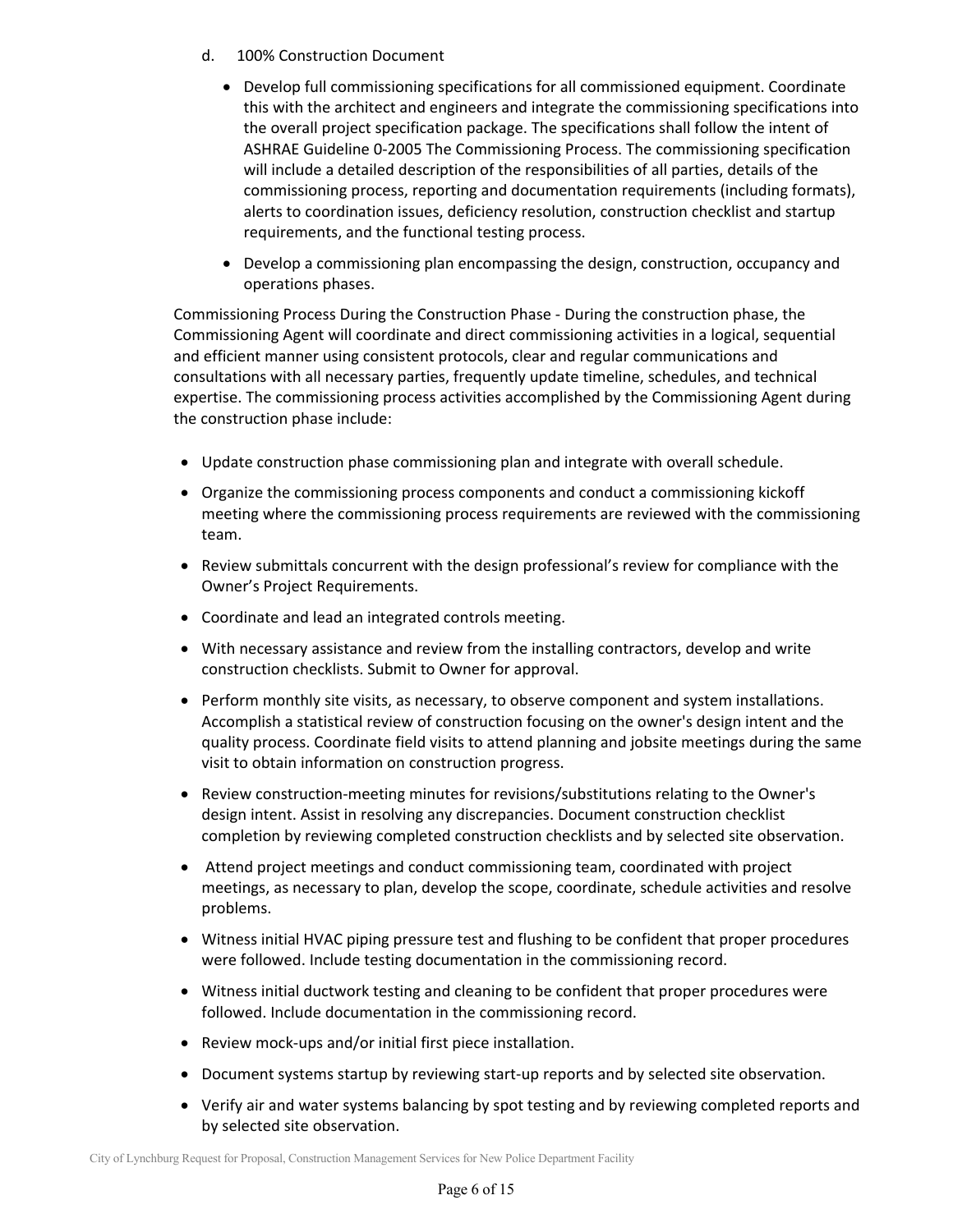- With necessary assistance and review from installing contractors, write the functional test procedures. Submit to A/E and Owner for review and approval.
- Oversee and document the execution of the functional performance tests by the contractors. Coordinate retesting, as necessary, until satisfactory performance is achieved. Retesting beyond one day will be at the expense of the contractors.
- Maintain a master issues log and a separate testing record. Provide to the Owner written progress reports and test results with recommended actions.
- Review the Operations and Maintenance Manuals developed by the Contractors.
- Reviews the Systems Manual developed by the Contractors.
- Review training plans and program developed by the Contractors, recommend preapproval, and verify that the training is provided.
- Complete the final commissioning process report.

Commissioning Process During the Post‐Occupancy Phase

- Coordinate and supervise required opposite season or deferred testing and deficiency corrections and provide the final testing documentation for the Commissioning Record and O&M manuals.
- Return to the site at 10-months into the 12-month warranty period. Review with facility staff the current building operation and the condition of outstanding issues related to the original and seasonal commissioning. Also, interview facility staff and identify problems or concerns they have with operating the building as originally intended.
- Make suggestions for improvements and for recording these changes in the O&M manuals. Identify areas that may come under warranty or under the original construction contract. Assist facility staff in developing reports and documents and requests for services to remedy outstanding problems.
- W. Move Management
	- Coordinate with movers for multiple personnel and equipment moves from current locations to new facility.
	- Coordinate move schedule to minimize duplicate moves
- X. Information Systems
	- Coordinate with the City's and LPD's IT Department and their consultants to establish criteria for construction.
	- Observe IT installation for compliance with City requirements.
- Y. Close‐Out
	- Conduct punch-list walk-through with Owner. Issue punch-list and ensure punch-list items are corrected or completed.
	- Track close-out document submissions.

The scope of services does not include testing and inspection, code compliance and enforcement, or safety and other regulatory enforcement.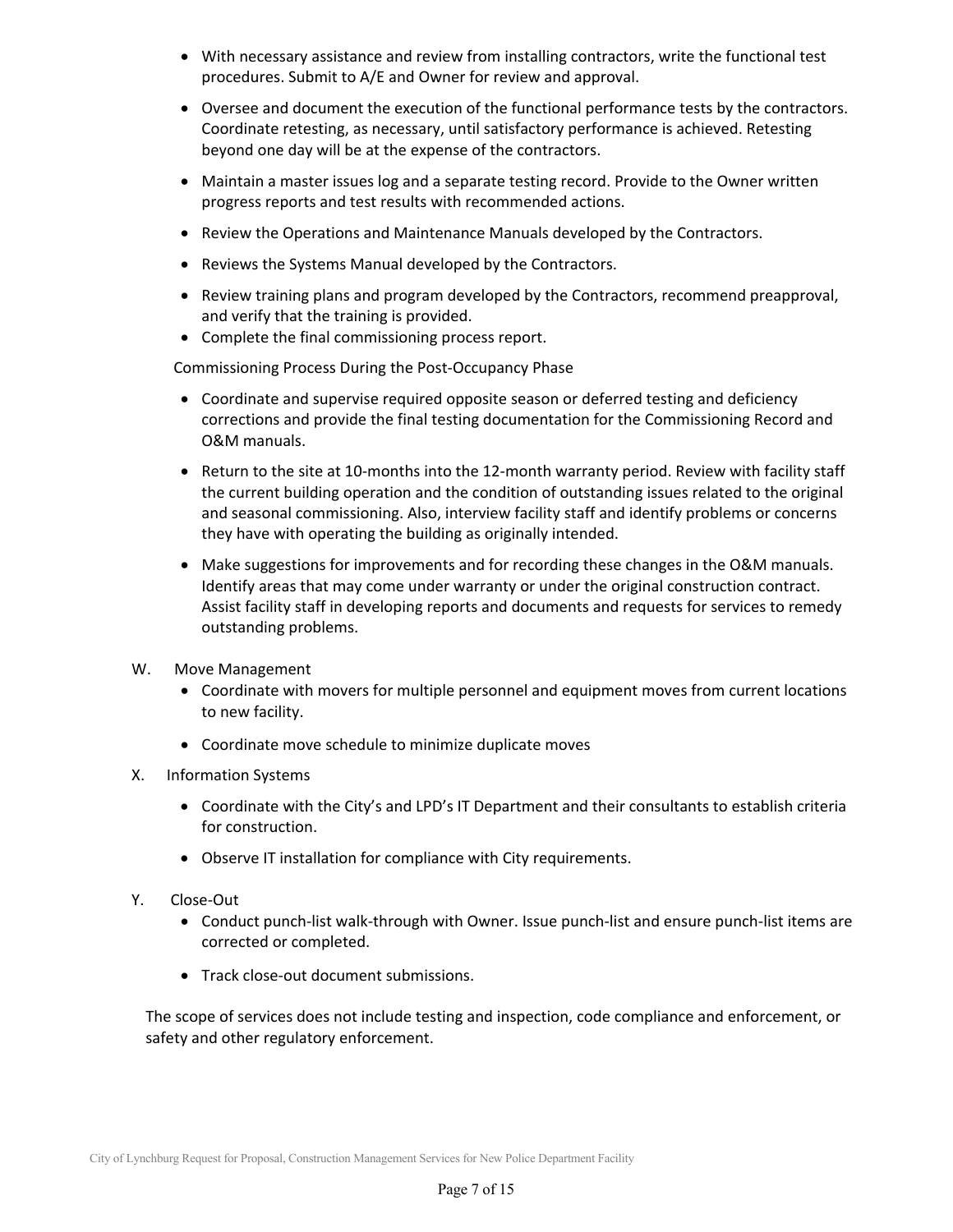## **4. PROFESSIONAL STANDARD AND MINIMUM REQUIREMENTS**

Each proposal MUST meet all of the following Minimum Requirements in order to be considered for further proposal evaluation. Proposals that do not meet the following experience and quality requirements will be rejected from further evaluation and considered nonresponsive.

- A. The Principal in Charge must be a Virginia registered architect or engineer.
- B. The Owner's Representative should be a registered architect or professional engineer and have at least five (5) years of relevant experience in the construction and supervision of construction of buildings. In the event the Owner's Representative is not a registered architect or professional engineer they must have at least seven (7) years of relevant experience in construction and supervision of construction of buildings. Specific experience in the construction and supervision of construction of comparable Police facilities is preferred.

Offerors should demonstrate their ability to:

- A. Perform all tasks in accordance with generally accepted professional standards.
- B. Provide to the City the best possible advice and consultation within engineer's authority and capacity as a professional engineer.
- C. Comply with all applicable regulations, laws, ordinances and requirements of all applicable governmental agencies and authorities.
- D. Assign work to be performed to qualified personnel in sufficient numbers to meet negotiated performance schedules.

# **5. PROPOSAL PREPARATION**

Proposals should be prepared simply, providing straightforward and concise responses to requests for information and descriptions of qualifications and capabilities. Responses shall be limited to no more than twenty pages excluding the cover, title page, transmittal letter, and table of contents, by including all other materials. This is the page limit for all proposals regardless of the number of categories a firm is seeking pre‐ qualification. Each copy of the proposal must be bound with all documentation in a single volume where practical. Failure to do so will result in a lowered evaluation. Incomplete proposals may be determined nonresponsive.

Offerors should organize their proposals using the format described below:

- A. Title Page
- B. Letter of transmittal including name, address and telephone number of firm, including the location of the office that will directly contract for the work.
- C. Summary of Firm's Qualifications to include:
	- Experience of the firm performing similar scope of services and serving as the owner's representative on similar projects.
	- A list of approximately five clients for whom projects related to police facility construction have been performed, who could attest to the quality of previous work, timeliness, diligence and ability to meet budget and schedule. Include project assignments, contact persons, addresses, telephone numbers and email addresses.

## D. Summary of Individual's Qualifications to include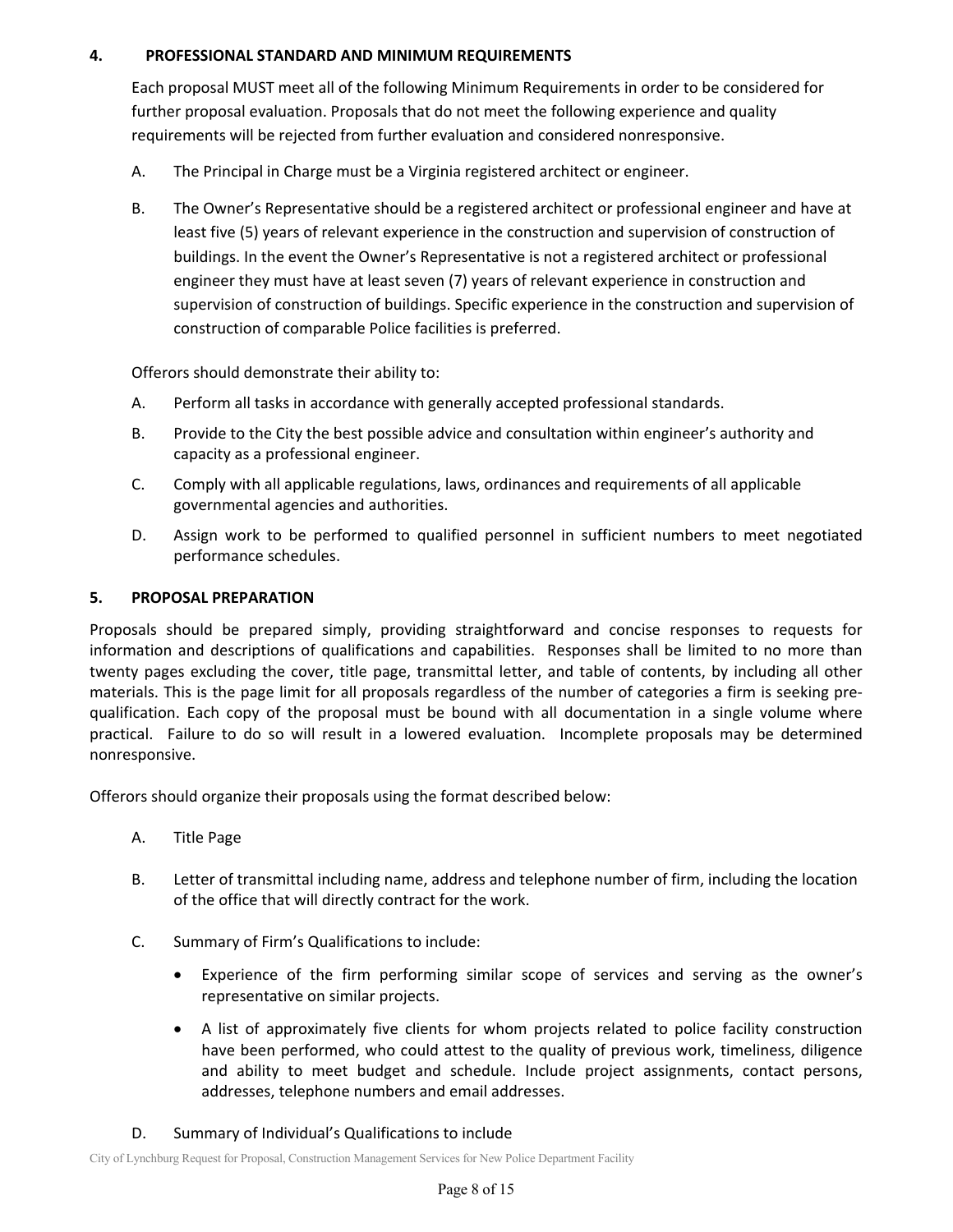Resumes of all key individuals of the firm who would be involved in providing services under this contract. Resumes should adequately describe educational background, specific area of expertise, physical location, role/responsibility for this contract and related experience serving as the Owner's representative for police facility type of projects.

## **6. CRITERIA FOR PROPOSAL EVALUATION**

All proposals that adequately address the information requested in this RFP will be evaluated on the basis of professional experience, qualifications, and services to be performed, in addition to other criteria listed below. The City reserves the right to judge, appraise and reject all proposals submitted if in its best interest.

City staff will carefully review the written proposals. A select number of consultants may be invited to give oral presentations to a panel on their approach to the project, experience, and capabilities. The consultants to be interviewed will be notified regarding scheduled interviews.

## **The proposals will be evaluated utilizing the following evaluation criteria:**

- A. Demonstrated competency and qualifications.
- B. Demonstrated understanding of the project.
- C. Proposed approach. How the firm proposes to execute the requested scope of services.
- D. Qualifications of key individuals assigned to the project.
- E. Adequacy of firm's resources available to provide the services for the Contracts within the time, budget and operational constraints that may be present and the comments and/or recommendations of the engineering firm's previous clients as well as others references.

#### **7. METHOD OF AWARD**

Following evaluation of the written proposals as submitted, presentations shall be held prior to selection. The opportunity to present shall be made to two or more Offerors deemed to be fully qualified and best suited among those submitting proposals, on the basis of the factors involved in the Request for Proposal, and respondents ranked 1, 2, 3 or more. Upon completion of the presentations, informal discussions will be held with two or more Offerors, and requests for nonbinding estimates of price for services will be made from each at that time. Price shall be considered, but need not be the sole determining factor. Once a top ranked firm has been selected, if an agreement cannot be reached, negotiations will be terminated with that firm, and negotiations begun with the firm ranked number 2. This procedure will continue until an agreement is reached or negotiations are terminated and the services re‐solicited. At any stage of the selection process should the City determine in writing and in its sole discretion that only one Offeror is fully qualified, or that one Offeror is clearly more highly qualified than the others under consideration, a contract may be negotiated and awarded to that Offeror.

#### 8. **GENERAL TERMS AND CONDITIONS**

#### A. Subcontracting and Assignment of Work

The successful firm shall not subcontract or assign portions of the work, other than those specifically defined in the CONTRACT, without the express written consent of the City. A description of any work the Offeror proposes to subcontract shall be submitted to the City for review and approval along with the name and address of the individual, firm, or corporation that is the proposed subcontracting firm. This submittal shall also include a list of the key personnel that the subcontractor firm will assign to the project. All work performed by any subcontractor firm shall be coordinated by the successful firm and the successful firm will be responsible to the City for all work performed by any subcontracting firm or special consultant.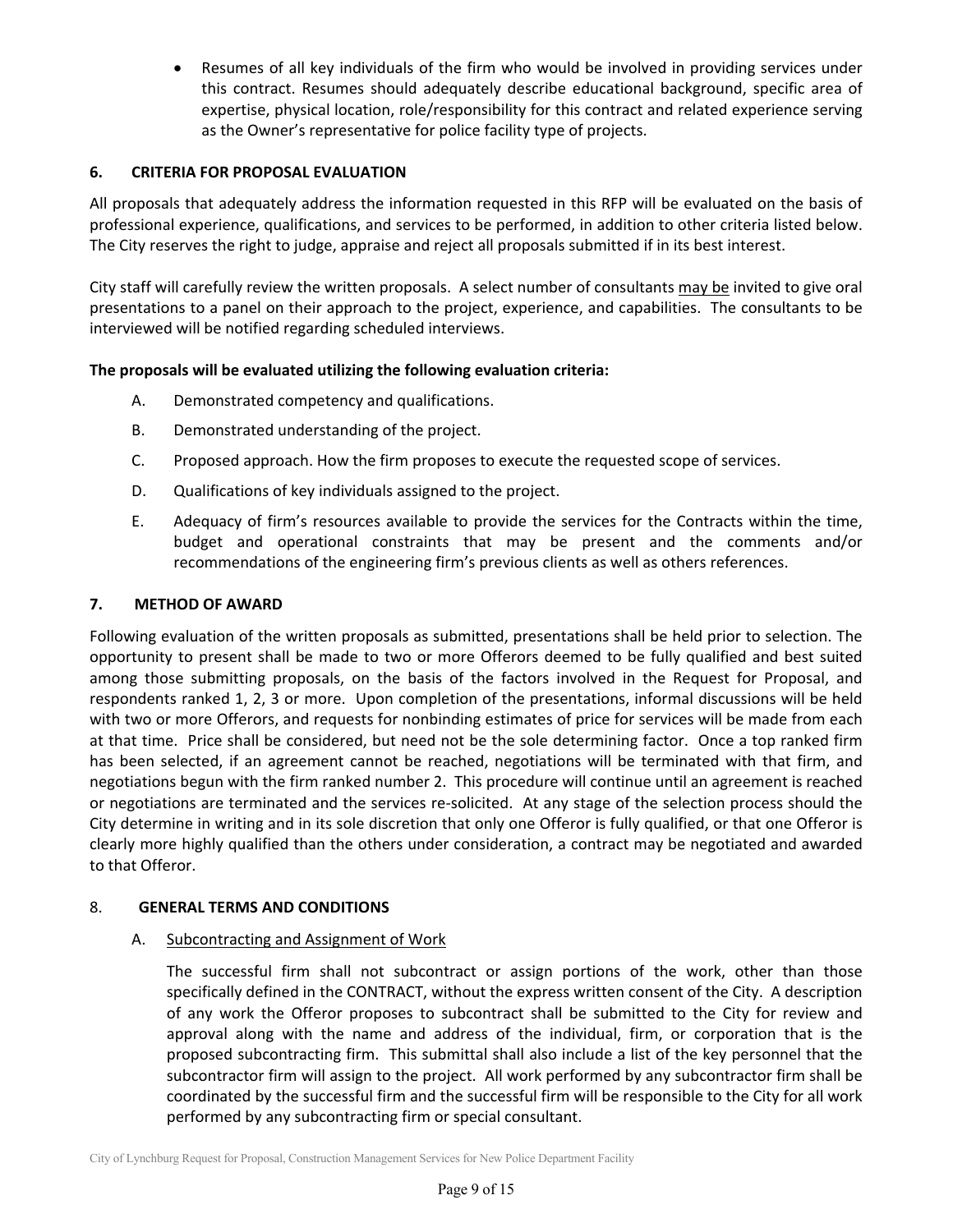## B. Payment for Services

Payments to the successful firm shall be made within 30 days after receipt of an approved invoice for services provided in the previous month. Backup documentation for each invoice shall be provided in detail satisfactory to the City. The successful firm's records and documentation supporting such invoices shall be made available to the City upon reasonable request. The successful firm agrees to retain all records, documents and support materials relevant to the CONTRACT for a period of five years following final payment.

## C. Independent Successful firm

The successful firm is an independent successful firm and nothing contained in a subsequent CONTRACT shall constitute or designate such firm or any of its agents or employees as employees of the City.

### D. Notification

Any notice required by the Contract shall be effective if given by registered mail, return receipt requested, to the Successful firm in the name and at the address given in its proposal submission; provided that change of address shall be effective if given in accordance with this paragraph. Unless otherwise specified, any notice to the City shall be given to the City of Lynchburg, Procurement Administrator, 900 Church Street, Lynchburg, VA 24504. The Successful firm agrees to notify the City immediately of any change of legal status or of address. Any notice provided in accordance with this paragraph shall be deemed to have been completed five calendar days after the date of mailing.

### E. Termination and Ownership of Documents

The City reserves the right to terminate the contract upon written notice to the Successful firm. In the event of termination pursuant to this paragraph which is not the fault of the Successful firm, the Successful firm shall be paid for all services provided through the date of termination. The contract will terminate immediately upon failure of the City of Lynchburg, City Council to appropriate funds for its continuance.

The Successful firm agrees that all information and materials gathered and/or prepared by or for it under the terms of the CONTRACT shall be delivered to, become and remain the property of the City upon completion of the work or termination of the CONTRACT. The City shall have the right to use and reproduce the data and reports submitted hereunder, without additional compensation to the Successful firm.

## F. Insurance

The selected firm shall be required to maintain in force such insurance, in amounts acceptable to the City, as will protect himself and the City from claims which may arise out of or result from the execution of the work, whether such execution be by himself, his employees, agents, subcontractor firms or by anyone for whose acts any of them may be liable. This coverage should include, at a minimum, Worker's Compensation, General Liability (including premises/operations, independent successful firms, products and completed operations, contractual liability and personal injury liability) and Professional Liability. All insurance shall be provided by companies authorized to conduct business in the Commonwealth. The selected firm shall furnish the City with an original Certificate of Insurance upon request. The Certificate should name the City as additional insured. The selected firm shall notify the City at least 30 days prior to policy cancellation, non-renewal or reduction of coverage.

## G. Laws and Regulations

City of Lynchburg Request for Proposal, Construction Management Services for New Police Department Facility The Successful firm shall abide by all Federal, State and Local laws and regulations governing the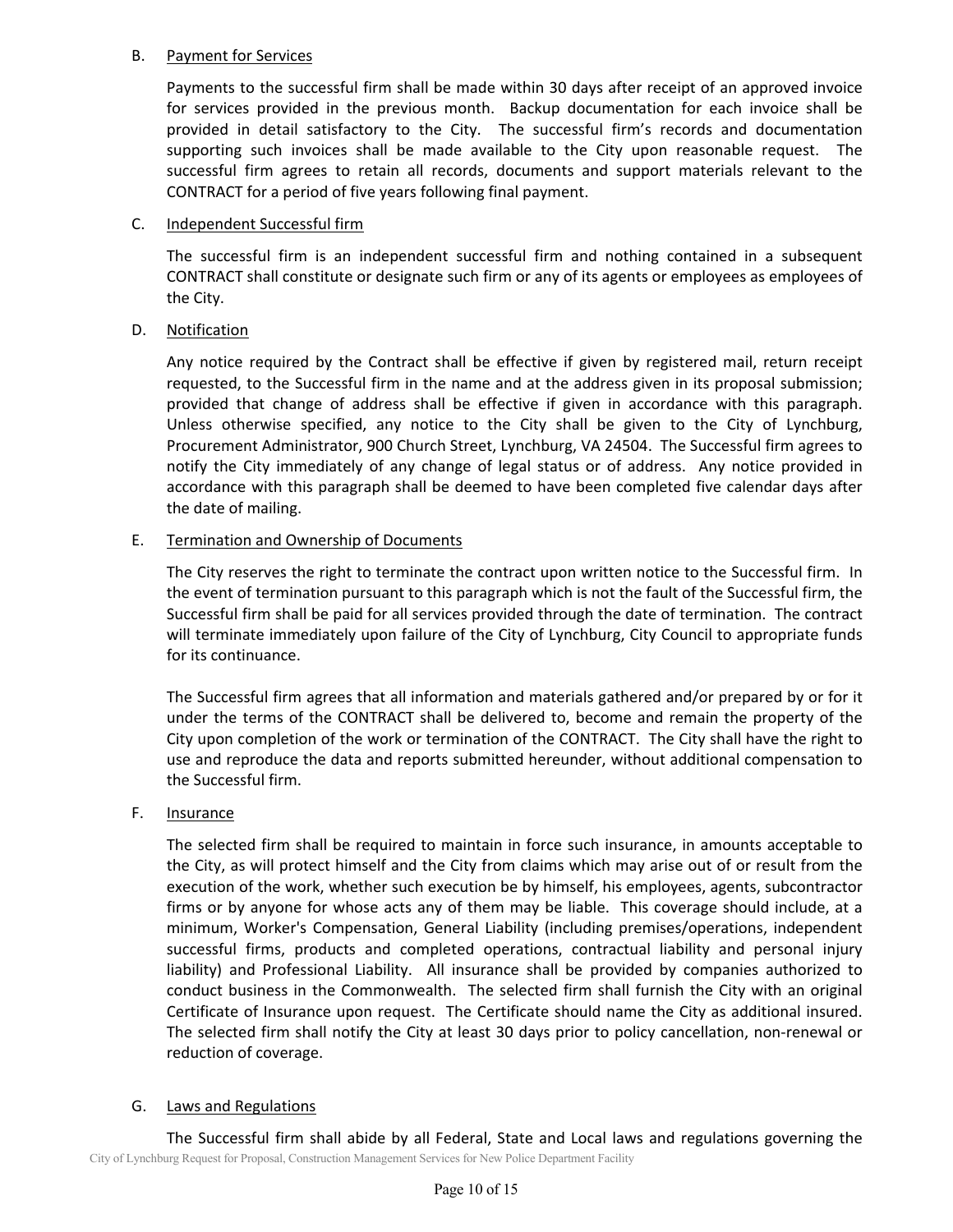provision of the services called for in the contract. The Successful firm shall give notice and comply with all laws, ordinances, rules, regulations, and lawful orders of any public authority bearing on the performance of the work. Any legal proceedings arising out of or related to this agreement shall be filed by the parties in the City of Lynchburg General District Court or the Lynchburg Circuit Court.

### H. Additional Services

The City may add to the Scope of Services or make changes in the Scope of Services any services of a similar nature to those specified in the Scope of Services of this Request for Proposals as mutually agreed to at a price mutually agreed upon.

I. Serveability

Each paragraph and provision of the resultant contract will be severable from the entire agreement and if any provision is declared invalid, the remaining provisions shall remain in effect.

### J. Licenses and Permits

The Successful firm shall secure and pay for all permits, governmental fees and licenses necessary for the proper execution and completion of the work which are legally required prior to and during the work. The City will not charge for any permits required by the City of Lynchburg.

### K. Nondiscrimination

If the resultant contract exceeds \$10,000, during the performance of the contract, the Successful firm agrees as follows:

- a. The Successful firm will not discriminate against any employee or applicant for employment because of race, religion, color, sex or national origin, except where religion, sex or national origin is a bona fide occupational qualification reasonably necessary to the normal operation of the Successful firm. The Successful firm agrees to post in conspicuous places, available to employees and applicants for employment, notices setting forth the provisions of this nondiscrimination clause.
- b. The Successful firm, in all solicitations or advertisements for employees placed by or on behalf of the Successful firm, will state that such Successful firm is an equal opportunity employer.
- c. Notices, advertisements and solicitations placed in accordance with federal law, rule or regulation shall be deemed sufficient for the purpose of meeting the requirements of this section.
- d. The Successful firm will include the provisions of the foregoing paragraphs a, b and c in every subcontract or purchase order of over \$10,000, so that the provisions will be binding upon each subcontracted firm or vendor.

## L. Payments to Successful Firms

In accordance with Virginia Code Section 2.2‐4354 the Successful firm agrees that:

- 1. Should any contractor be employed by the Successful firm for the provision of any goods or services under this Contract, the Successful firm agrees to the following:
	- (a) The Successful firm shall, within seven days after receipt of any payments from the City pursuant to this Contract, either:
		- (1) Pay the subcontractor for the proportionate share of the total payment received from the City attributable to the goods or services provided by the subcontractor; or
		- (2) Notify the City, as applicable, and the subcontractor, in writing, of the intention to withhold all or a part of the subcontractors firm's payment with the reason for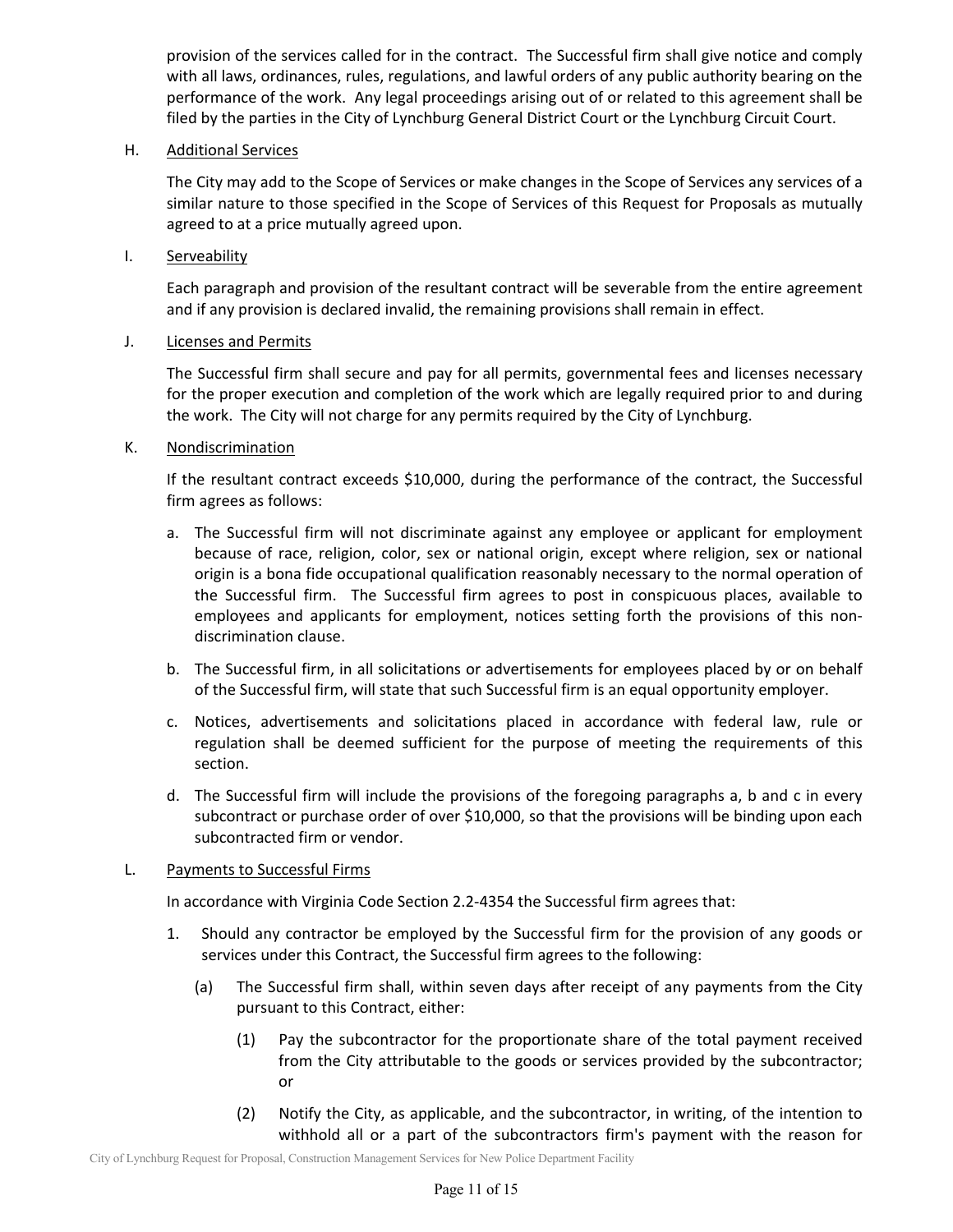nonpayment. Written notice to the City shall be given to: City of Lynchburg, Procurement Administrator, 900 Church Street, Lynchburg, VA 24504.

- (b) The Successful firm shall pay interest to the subcontractors firm, at the rate of one percent per month on all amounts owed to the subcontractors firm that remain unpaid after seven days following receipt of payment from the City for goods or services provided under this Contract, except for amounts withheld under subparagraph (a)(2) above.
- (c) The Successful firm shall include in each of its subcontracts a provision requiring each subcontractors firm to include or otherwise be subject to the same payment and interest requirements with respect to each lower-tier subcontractors firm.
- (d) The Successful firm's obligation to pay an interest charge to a subcontractors firm shall not be an obligation of the City.
- (e) No contract modification shall be allowed for the purpose of providing reimbursement for these interest charges. No cost reimbursement claim shall include any amount for reimbursement of these interest charges.

2. Invoice processing is to be in strict accordance with the rules and regulations set forth by the applicable Jurisdiction and the *Code of Virginia* Section 2.2‐4352, requiring payment of invoices within 30 days of receipt of a proper invoice. No promises or commitments on the part of any employee of the Public Body shall bind the Jurisdiction to any other terms and/or conditions other than those set forth in procedures issued by the Public Body.

- (a) Invoices shall be submitted to the City on a monthly basis. The City shall pay the amount of the invoice within thirty (30) days. However, the City shall have the right to verify information contained on an invoice and extend the time of payment until information is received to correct any errors found therein. The invoices submitted shall include, at a minimum, the following information:
	- (1) Project name, city and state project number;
	- (2) City Project Manager;
	- (3) City assigned Contract Number;
	- (4) Not to exceed amount or lump sum amount;
	- (5) Total payments requested to date;
	- (6) Payments received;
	- (7) Balance due;
	- (8) Invoice number;
	- (9) Period during which services were performed; and
	- (10) Brief description of work covered by invoice.
- (b) Payments shall not be considered as evidence of satisfactory performance of the work either in whole or in part, nor shall any payment be construed as acceptance by the City of any defective work. The City reserves the right to withhold payment in the event the City believes that the work is unsatisfactory.
- M. Contractual Claims

Contractual claims, whether for money or other relief, shall be submitted in writing no later than 60 days after final payment; however, written notice of the Successful firm's intention to file such claim shall have been given at the time of the occurrence or beginning of the work upon which the claim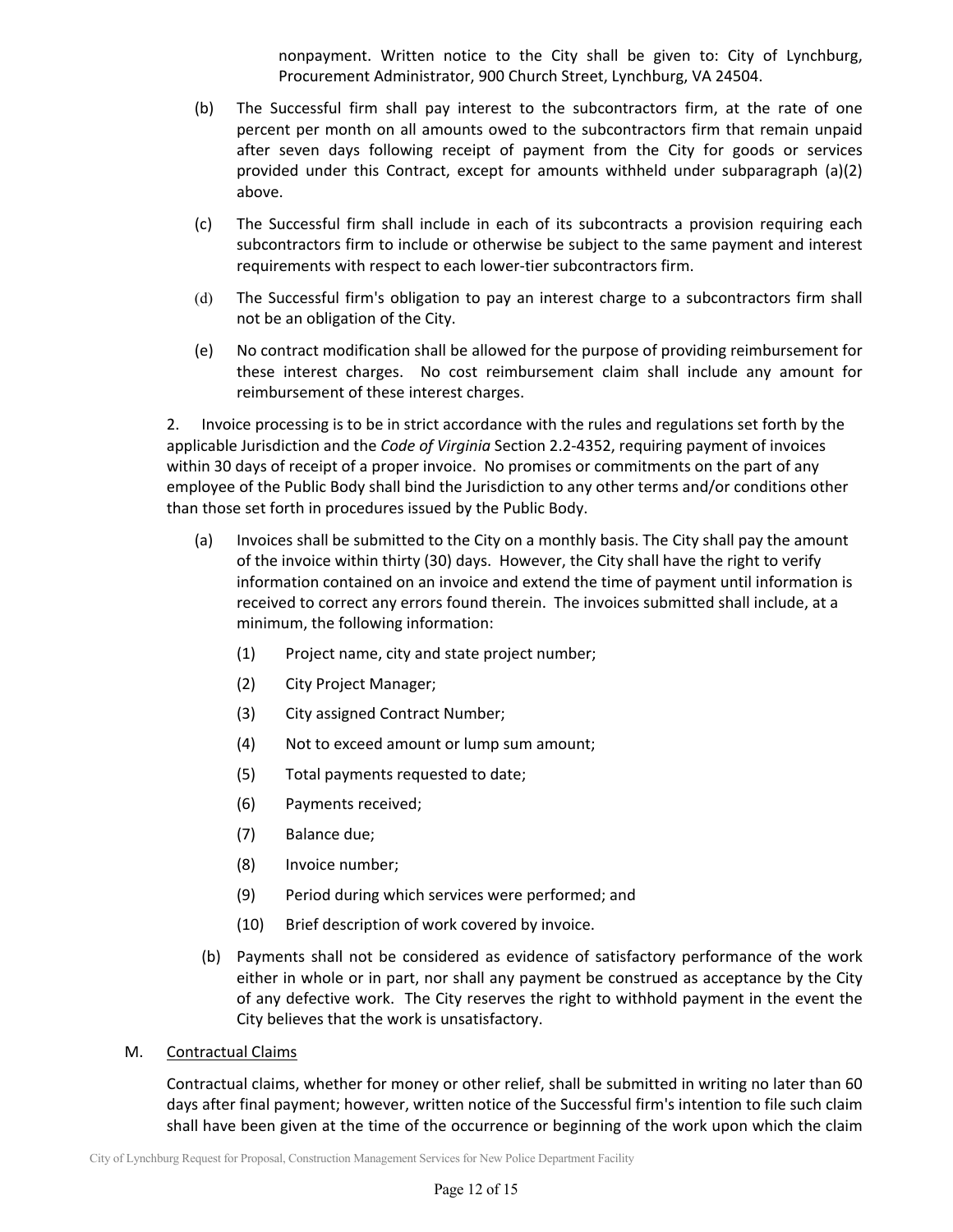is based. Any notice or claim shall be delivered to the City's Procurement Administrator, Third Floor City Hall, 900 Church Street, Lynchburg Virginia 24504 and shall include a description of the factual basis for the claim and a statement of the amounts claimed or other relief requested. The City's Procurement Administrator shall render a decision on the claim and shall notify the Successful firm within 30 days of receipt of the claim. The Successful firm may appeal the decision of the City's Procurement Administrator by providing written notice to the City Manager, within 15 days of the date of the decision. The City Manager shall render a decision on the claim within 60 days of the date of receipt of the appeal notice and such decision shall be final unless the Successful firm appeals the decision in accordance with the Virginia Public Procurement Act. Invoices for all services or goods provided by the Successful firm shall be delivered to the City no later than 30 days following the conclusion of the work or delivery of the goods.

### N. Taxes

The Successful firm shall pay all City, State and Federal taxes required by law enacted at the time proposals are received and resulting from the work or traceable thereto, under whatever name levied. Said taxes shall not be in addition to the contract price as the taxes shall be an obligation of the Successful firm and not of the City and the City shall be held harmless for same by the Successful firm.

### O. Indemnification

To the fullest extent permitted by law, the Successful firm, for itself, heirs, representatives, successors and assigns agrees to save, defend, keep harmless and indemnify the City and all of its officials, agents and employees (collectively, the "City") from and against any and all claims, loss, damage, injury, costs (including court costs and attorney's fees), charges, liability or exposure, however caused, resulting from, arising out of or in any way connected with the Successful firm's performance (or nonperformance) of the agreement terms or its obligations under this agreement.

#### P. Contract Assignment

The resultant contract may not be assigned, in whole or part, without the written consent of the City.

#### Q. Royalty and License Fees and Copyright, Trademark and Patent Protection

The Successful firm shall pay all royalty and license fees relating to the items covered by the contract. In the event any third party shall claim that the manufacture, use and sales of these goods offered hereby constitutes an infringement of any copyright, trademark, or patent, the Offeror shall indemnify and hold harmless the City from any cost, expense, damage or loss incurred in any manner by the City on account of such alleged infringement.

#### R. Responsibility for Property

The Successful firm shall be responsible for damages to property caused by work performed under the CONTRACT. Property damage to surrounding or adjoining areas caused directly or indirectly by actions or omissions of the Successful firm shall be repaired or replaced by the Successful firm, to the satisfaction of the Owner, at the Successful firm's expense.

#### S. Precedence of Documents

The precedence of documents shall be as follows: the CONTRACT, the Request for Proposals and the Offeror's response to the Request for Proposals.

#### T. Administrative Appeals Procedure

 (a) The following are the exclusive procedures for a bidder or offeror to protest the city's award or decision to award a contract.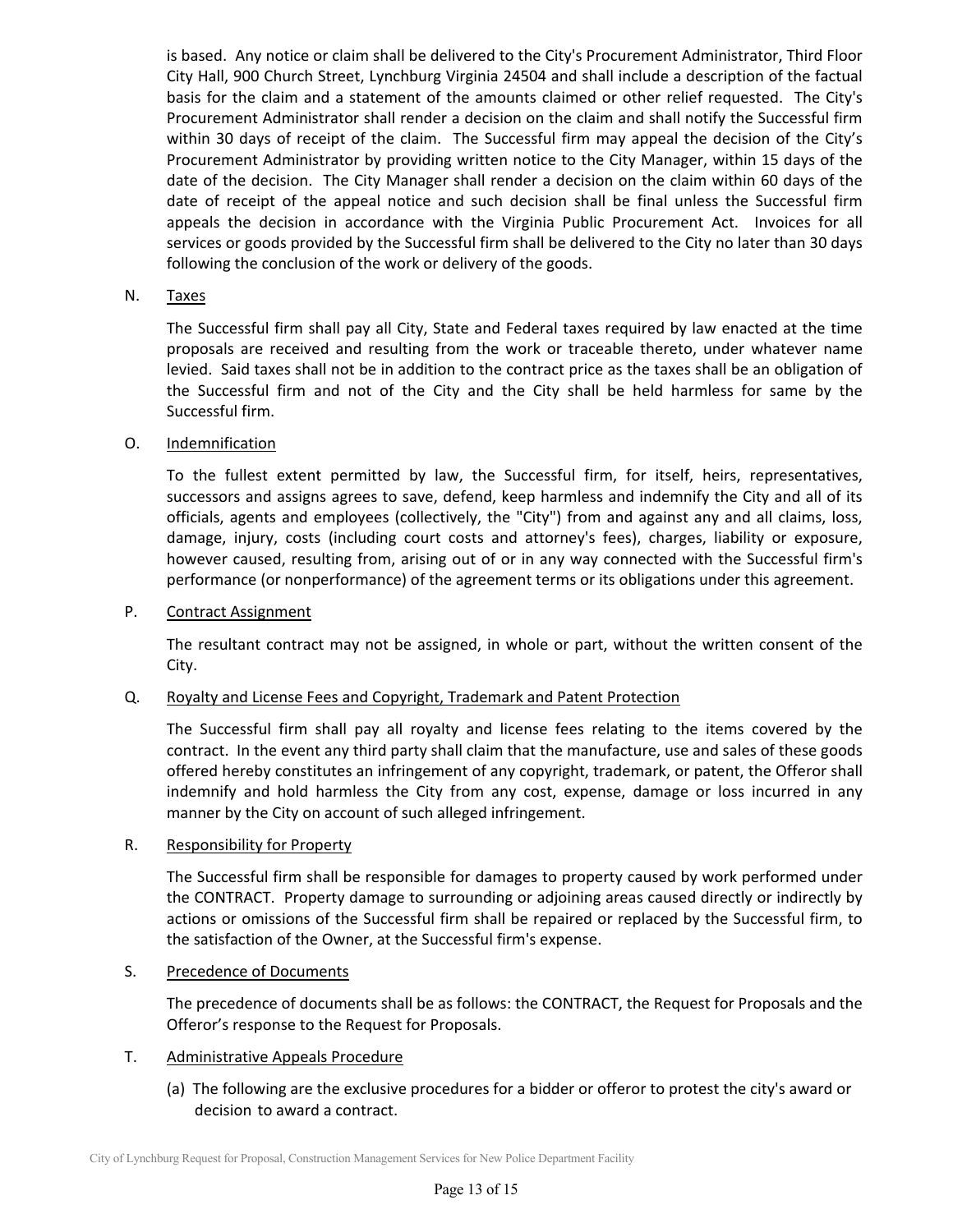- (1) Any protest to award a contract shall be in writing and shall be delivered so that it is received by the city manager not later than five (5) business days after announcement of the award or decision to award, whichever comes first. Otherwise any such protest shall be deemed to be waived.
- (2) Except for a protest of an emergency or sole source procurement, a protest of a city award or decision to award a contract may only be made by a person who submitted a bid or proposal for the procurement at issue and who was reasonably likely to have its proposal accepted but for the city's decision. In the case of an emergency or sole source procurement, a protest may only be made by a person who can show that he was reasonably likely to have submitted a successful bid or proposal if the procurement had been other than emergency or sole source.
- (3) Protests shall only be granted if (1) the protester has complied fully with this Sec. 18.1‐6 and there has been a violation of law, the Lynchburg public procurement code, or mandatory terms of the solicitation that clearly prejudiced the protestor in a material way, or (2) a statute requires voiding of the decision.
- (4) The city manager shall issue a written decision on a protest within ten (10) days of its receipt by the city manager.
- (5) If the protest is denied, the protestor may only appeal the denial or otherwise contest or challenge procurement by then filing suit in the Lynchburg circuit court, Lynchburg, Virginia, and serving the city with such suit within ten (10) days of such denial. Otherwise, the city manager's decision shall be final and conclusive, and the protester's right to appeal the denial or to otherwise contest or challenge the procurement shall be deemed to be waived.
- (6) The city should defer award of a contract where the decision to award has been protested unless there is a written determination by the city manager that proceeding without delay is necessary to protect the public interest or unless the bid or offer of the prospective awardee would expire.
- (7) The validity of a contract awarded and accepted in good faith shall not be affected by the fact that a protest or appeal is filed.
- (8) The exclusive relief allowed if a protest is granted is to void the decision being protested. If a contract has already been awarded and performance under the contract has begun, the contract need not be voided if not in the public interest to do so. Under no circumstances will any monetary amount be allowed to the protestor as part of any relief granted.
- (9) Strictly following these procedures shall be a mandatory prerequisite for protest of the city's award or decision to award a contract. Failure by a bidder to follow these procedures strictly shall preclude that bidder's protest and be deemed to constitute a waiver of any protest.
- (b) A protest may not be based upon the alleged non‐responsibility of a person to whom the city awards or makes a decision to award a contract.

## U. Drug Free Workplace

In accordance with Sec 2.2‐4312 of the Virginia Code, during the performance of this contract, the Consultant agrees to (i) provide a drug‐free workplace for the consultant's employees; (ii) post in conspicuous places, available to employees and applicants for employment, a statement notifying employees that the unlawful manufacture, sale, distribution, dispensation, possession, or use of a controlled substance or marijuana is prohibited in the Consultant's workplace and specifying the actions that will be taken against employees for violations of such prohibition; (iii) state in all solicitations or advertisements for employees placed by or on behalf of the consultant that such consultant maintains a drug‐free workplace; and (iv) include the provisions of the foregoing clauses in